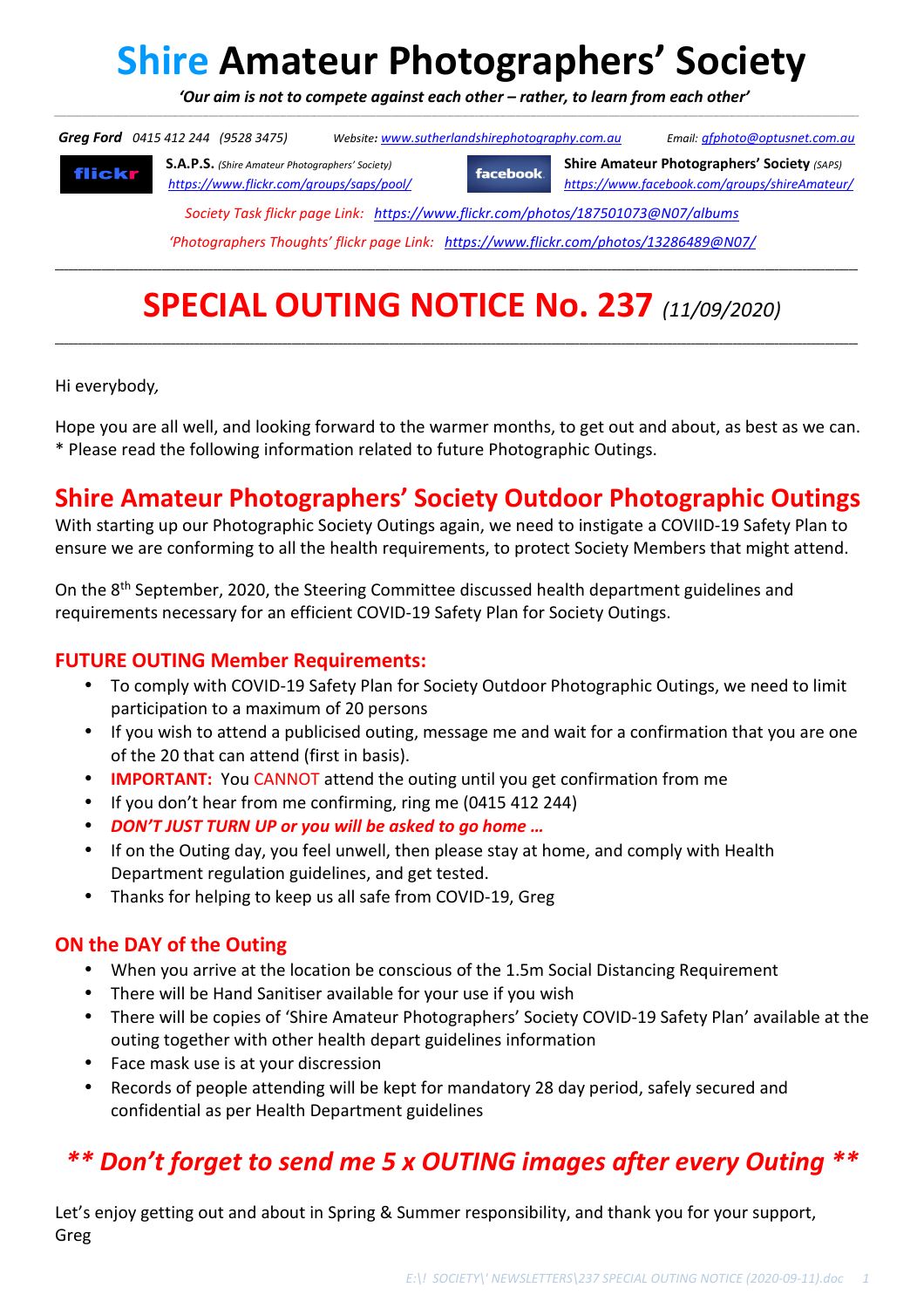

# *SOCIETY Meetings at CLUB on EAST are still suspended until further notice*

*so why not join us on a Friday night 'Society Meeting Zoom Webinar' …* 

We have already had 21 meetings already, and reviewed over 1500 Society Member Task images. Interested in joining us … give me a ring (0415 412 244), and I will send you the easy to use instructions, and arrange a test Webinar (1:1) to become with the easy-to-use Zoom Webinar platform …

\_\_\_\_\_\_\_\_\_\_\_\_\_\_\_\_\_\_\_\_\_\_\_\_\_\_\_\_\_\_\_\_\_\_\_\_\_\_\_\_\_\_\_\_\_\_\_\_\_\_\_\_\_\_\_\_\_\_\_\_\_\_\_\_\_\_\_\_\_\_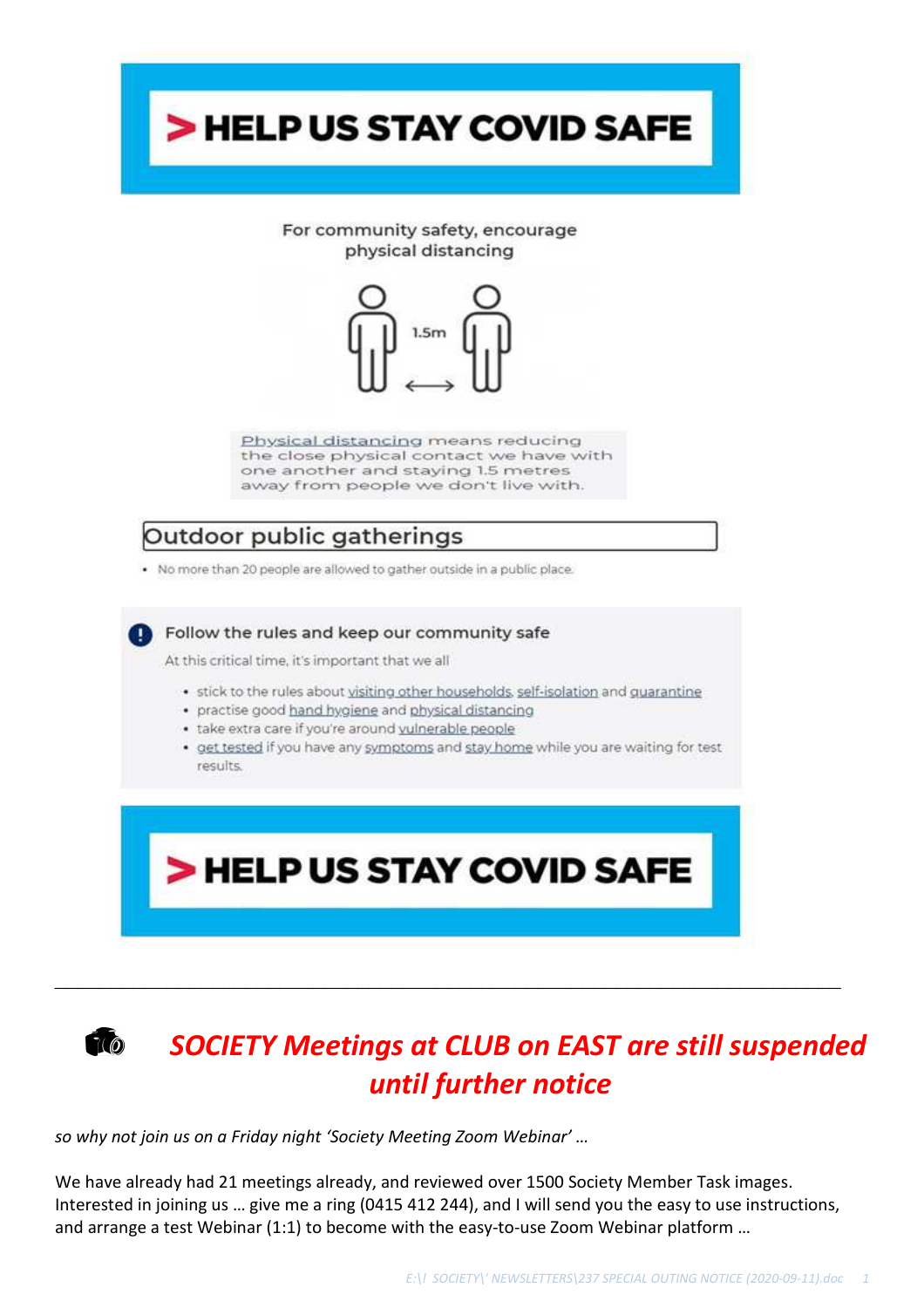

### **'Numbers'**

Send Task images to me by 'WeTransfer' to: gfphoto@optusnet.com.au

*Other Tasks coming up, as decided by the Society Steering Committee …*  **'Footpaths & Pathways'** *(leading lines theme)* **'Framing'** *(natural framing or perhaps taking an image of a scene through a blank picture frame?* **'Fruit'** *(colours – shapes – textures)*  **'Hats'** 

\_\_\_\_\_\_\_\_\_\_\_\_\_\_\_\_\_\_\_\_\_\_\_\_\_\_\_\_\_\_\_\_\_\_\_\_\_\_\_

## *VIEW latest Society TASKS, Portfolios & Presentations ONLINE*

\_\_\_\_\_\_\_\_\_\_\_\_\_\_\_\_\_\_\_\_\_\_\_\_\_\_\_\_\_\_\_\_\_\_\_\_\_\_\_\_\_\_\_\_\_\_\_\_\_\_\_\_\_\_\_\_\_\_\_\_\_\_\_\_\_\_\_\_\_\_\_\_\_\_\_\_\_\_\_\_\_\_\_

\_\_\_\_\_\_\_\_\_\_\_\_\_\_\_\_\_\_\_\_\_\_\_\_\_\_\_\_\_\_\_\_\_\_\_\_\_\_\_\_\_\_\_\_\_\_\_\_\_\_\_\_\_\_\_\_\_\_\_\_\_\_\_\_\_\_\_\_\_\_\_\_\_\_\_\_\_\_\_\_\_\_\_

 *https://www.flickr.com/photos/187501073@N07/albums*

*To you, your family, and your friends, keep safe, keep well, and active in body and mind - be positive …* 

*All the very best our photography friends, Greg and Janice* 

#### *Participating in the 'Shire Amateur Photographers' Society' (SAPS) Activities*

- o *Membership (2020) \$30 (calendar year)*
- 

\_\_\_\_\_\_\_\_\_\_\_\_\_\_\_\_\_\_\_\_\_\_\_\_\_\_\_\_\_\_\_\_\_\_\_\_\_\_\_\_\_\_\_\_\_\_\_\_\_\_\_\_\_\_\_\_\_\_\_\_\_\_\_\_\_\_\_\_\_\_\_\_\_\_\_\_\_\_\_\_\_\_\_

- 
- 
- 
- o *Meeting attendance \$ 5 (you can attend 2 meetings before you join)*  o *Society Outings & Trips Away (maximum of 20 persons can attend)* 
	- *Be familiar with the Society COVID-19 Safety Plan and comply Copies available A Risk Warning, Release and Waiver form must be filled in if participating in a Society activity. (This Waiver will remain on-going as long as you are a member of the Society).*
	- o *Unofficial Outings/Activities:*

*These events are not formally run by the Society but are activities that a Society member might decide to tell other Society members about, with the opportunity to join them. You attend these at your own risk …* 

### *Keep the following page of links and contact for future reference …*

*(copy & paste to new document)* 

\_\_\_\_\_\_\_\_\_\_\_\_\_\_\_\_\_\_\_\_\_\_\_\_\_\_\_\_\_\_\_\_\_\_\_\_\_\_\_\_\_\_\_\_\_\_\_\_\_\_\_\_\_\_\_\_\_\_\_\_\_\_\_\_\_\_\_\_\_\_\_\_\_\_\_\_\_\_\_\_\_\_\_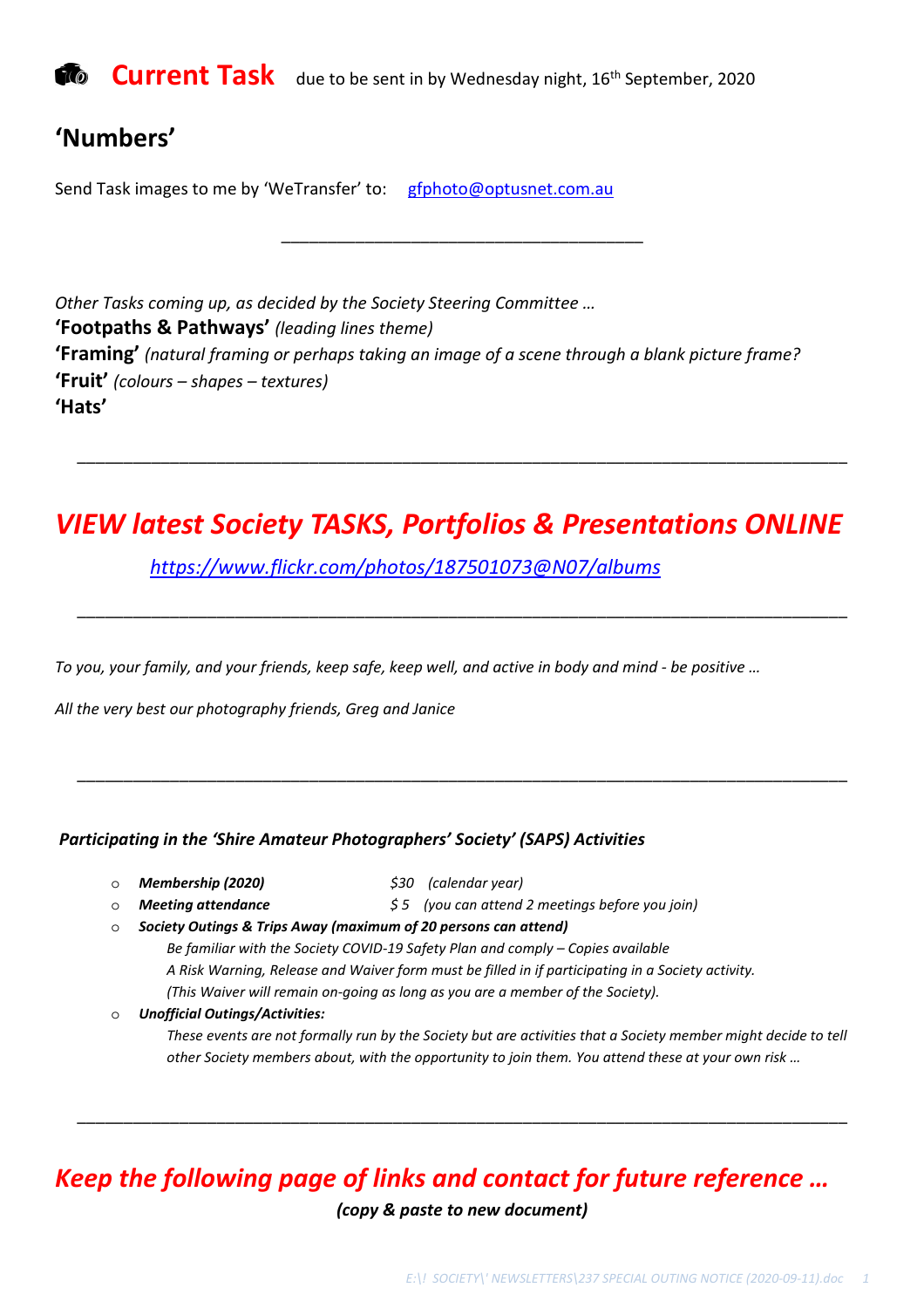## *Photographic Society Links - Webinar, Social Media and Greg*

- Open the links below by: Holding down ctrl key and left click on LINK
	- o **Society Flickr Tasks Albums**https://www.flickr.com/photos/187501073@N07/albums
	-

o **Society Facebook** page https://www.facebook.com/groups/shireAmateur/

- o **Society Flickr Member Images** https://www.flickr.com/groups/saps/pool/ o **Society Newsletter** page http://sutherlandshirephotography.com.au/saps-newsletter/
	-
	- o **Society Website** pagehttp://sutherlandshirephotography.com.au/photographic-society-2/
	- o **'Photographer's Thoughts' page** https://www.flickr.com/photos/13286489@N07/
	- o **Greg Ford Website** http://sutherlandshirephotography.com.au/

For those who might not know how to open LINKS, this will help …

- A LINK is usually presented in the following format: https://www.flickr.com/photos/187501073@N07/albums
- Open Links in Society Newsletter **PDF** file by: Left clicking on LINK
- Open Links in Society Newsletter **Word** document by: Holding down ctrl key and left click on LINK
- Open Links in Society **Facebook** page by: Left clicking on LINK

#### **Society Friday Night ZOOM Webinar (meeting)**

Reviewing images including member Task, and Greg's 'Photographers Thoughts' images, discussing Composition, Settings and Photographic Techniques

Starts 6.35pm every Friday night, by revisiting previous Society meeting images, then Webinar starts at 7pm

No need for camera or mike to participate, just look and listen …

https://us02web.zoom.us/j/88993683116?pwd=aXhSMzQ5RWhaTHpPQzlzTTNORlhSQT09

#### **Flickr – S.A.P.S. Task & Outing page**

*'Member Images of Tasks, Outings, and Portfolios'* 

Click on link to open an Albums page containing Society Member images. Once on Albums page, click on Album to see all images submitted, then click on an image, to see full size, with person's name and exif data

https://www.flickr.com/photos/187501073@N07/

#### **Flickr – S.A.P.S Group**

'Member images posted to the Society Flickr page by Members https://www.flickr.com/groups/saps/pool/

#### **Facebook – Shire Amateur Photographers' Society**

Society social media page for members to interact, and post as they like … https://www.facebook.com/groups/shireAmateur/

#### **Flickr – Greg Ford** *'Photographers Thoughts'*

This site is to motivate photographers by my thoughts on images, compositional elements, and camera settings, discussing the good and not so good, to further expand our photographic knowledge https://www.flickr.com/photos/13286489@N07/

#### **Shire Amateur Photographers' Society WEBSITE**

Section of Sutherland Shire Photography to access Society information http://sutherlandshirephotography.com.au/photographic-society-2/

#### **Sutherland Shire Photography - Photography Classes WEBSITE**

Here you can read up the Photography Courses that are run by Greg (0415 412 244) http://sutherlandshirephotography.com.au/digital-photography-classes/ *(being updated shortly)*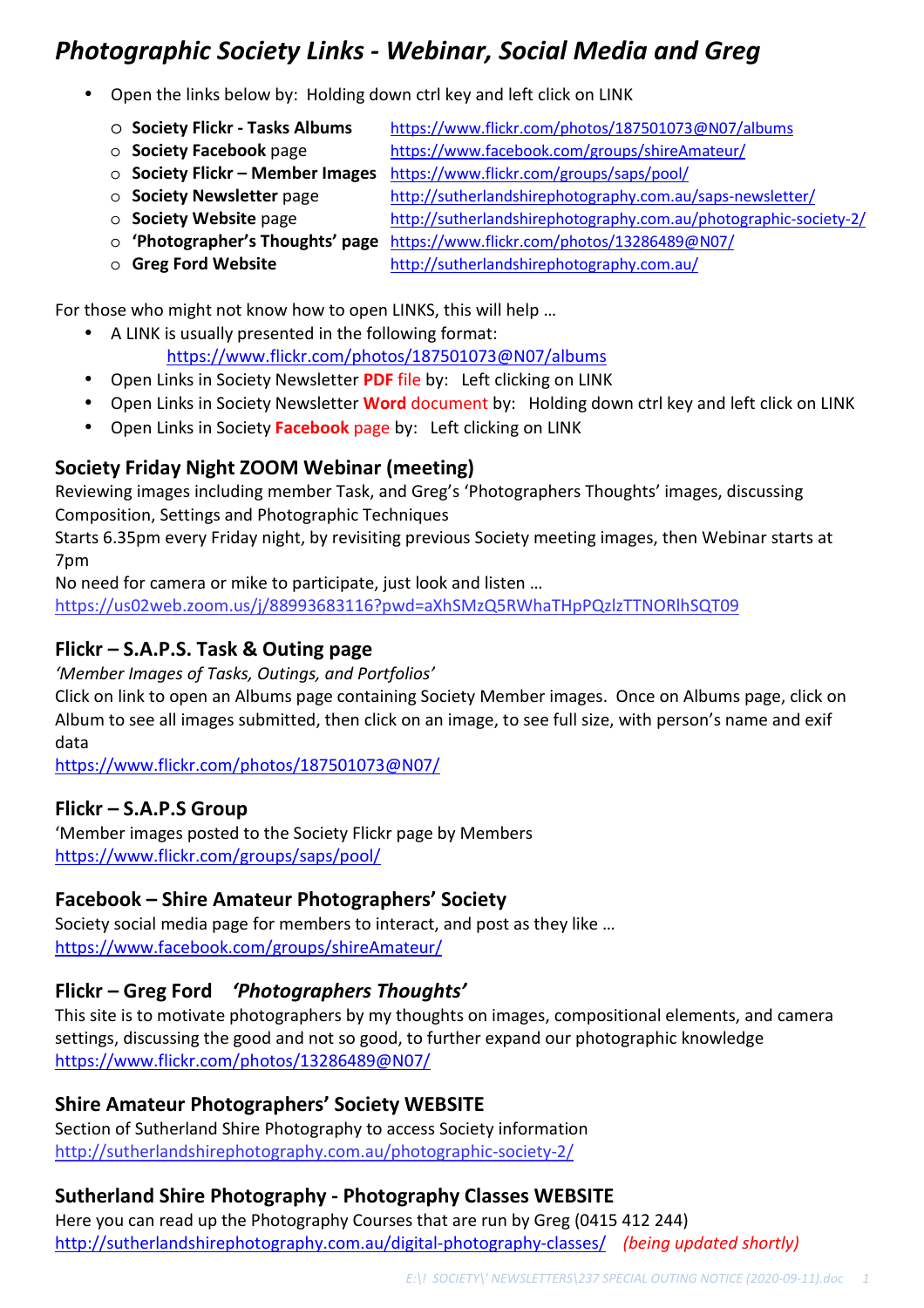## *CONTACTS*

#### • *Shire Amateur Photographers' Society*

- o *Online Webinar Meetings*
- o *Monthly 'Face to Face' Society Meetings 'Club on East' (suspended re COVID 19) Will advise*
- o *Social Outings (starting back in a few weeks In Shire Social Distancing applies)*

\_\_\_\_\_\_\_\_\_\_\_\_\_\_\_\_\_\_\_\_\_\_\_\_\_\_\_\_\_\_\_\_\_\_\_\_\_\_\_\_\_\_\_\_\_\_\_\_\_\_\_\_\_\_\_\_\_\_\_\_\_\_\_\_\_\_\_\_\_\_\_\_\_\_\_\_\_\_\_\_\_\_\_\_\_\_\_

#### • *Sutherland Shire Photography*

- o *Online 'Understanding Digital Photography' Courses*
- o *Face to Face Photography Courses (suspended till further notice COVID 19) Will advise …*
- o *Online Lightroom Course*
- o *Private Lessons*

#### **Greg Ford (0415 412 244)**

gfphoto@optusnet.com.au http://sutherlandshirephotography.com.au/photographic-society-2/ http://sutherlandshirephotography.com.au/digital-photography-classes/ https://www.flickr.com/photos/13286489@N07/

#### **Photographic Society Steering Committee Contacts**

| Greg Ford     | 0415 412 244 | gfphoto@optusnet.com.au |
|---------------|--------------|-------------------------|
| Sophie Brown  | 0402 638 986 | photo@sophieb.com.au    |
| Ally Bennett  | 0416 216 914 | allybenn113@hotmail.com |
| Sandy Martin  | 0416 235 167 | sandydegrassi@gmail.com |
| Paul Breadner | 0421 969 864 | pbreadner@yahoo.com     |
|               |              |                         |